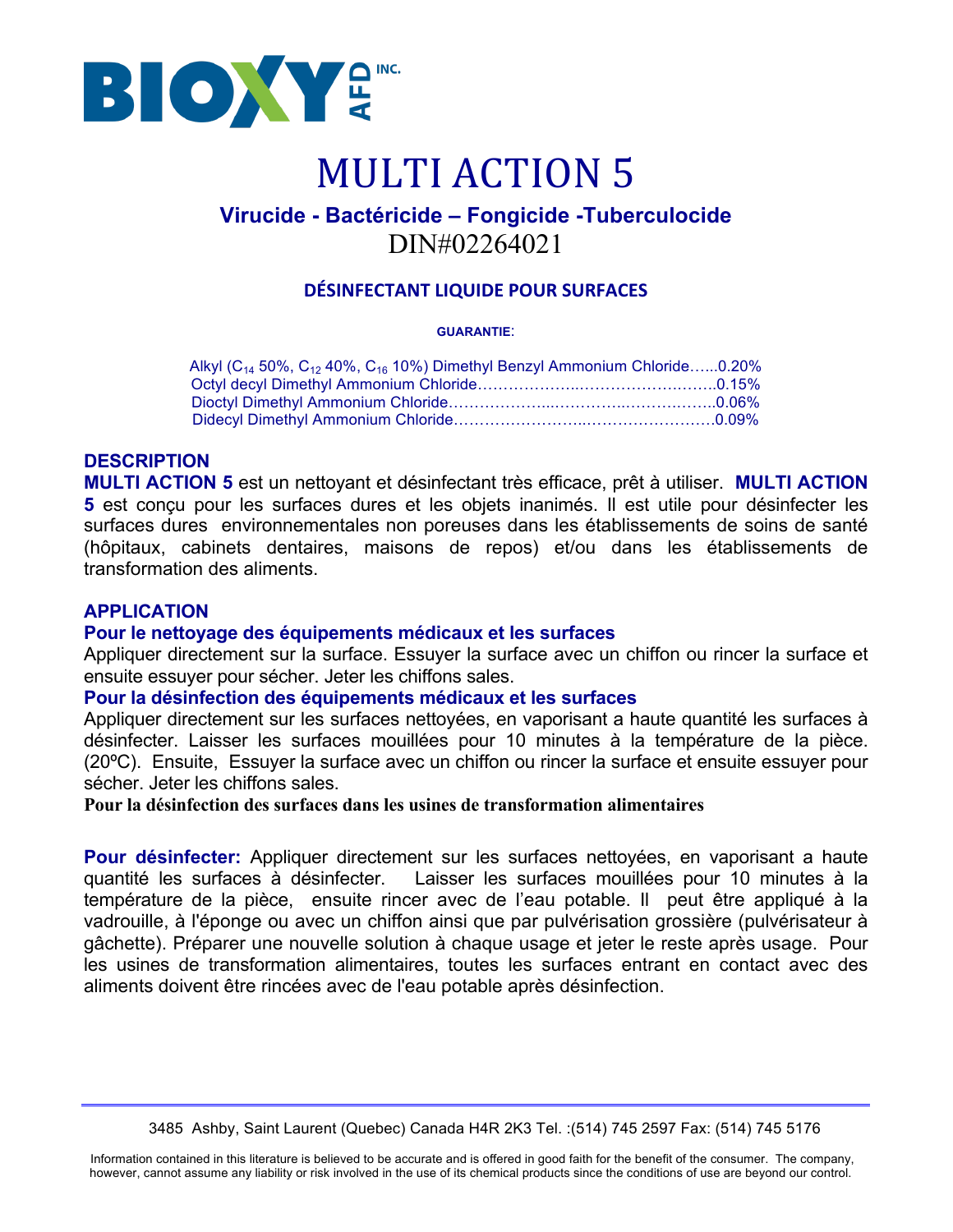

## **MULTI ACTION 5**

**DIN#02264021**

#### **READY TO USE WIDE SPECTRUM DISINFECTANT FOR MEDICAL EQUIPMENTS**

#### **VIRULICIDAL - BACTERICIDAL- FUNGICIDAL-TUBERCULOCIDE**

| <b>Didecyl Dimethyl Ammonium Chloride:</b>                                                               | 0.09%                  |
|----------------------------------------------------------------------------------------------------------|------------------------|
| Alkyl (C <sub>14</sub> 50%, C <sub>12</sub> 40%, C <sub>16</sub> 10%) Dimethyl Benzyl Ammonium Chloride: | $0.2\%$                |
| <b>Octyl decyl Dimethyl Ammonium Chloride:</b>                                                           | 0.15%                  |
| <b>Dioctyl Dimethyl Ammonium Chloride:</b>                                                               | 0.06%                  |
| <b>Isopropanol:</b>                                                                                      | 44.0%                  |
| Other ingredients:                                                                                       | <b>Balance to 100%</b> |
|                                                                                                          |                        |

#### **DESCRIPTION**

**MULTI ACTION 5** is a wide spectrum disinfectant that is efficient against : virus, bacteria, yeast, mold and algae. **MULTI ACTION 5** is approved by **Health Canada** as a wide spectrum disinfectant. **MULTI ACTION 5** belongs to a family of Isopropanol Poly-Quaternary compounds mixture that are environmentally friendly.

#### **DILUTON**

Use **MULTI ACTION 5** as is. Vaporise **MULTI ACTION 5** to disinfect medical instruments and surfaces. The efficiency of **MULTI ACTION 5** exceeds all known disinfectants.

**MULTI ACTION 5** contains 5000 ppm of PolyQuaternary ammonium chloride. This ingredient:

- meets AOAC Use-Dilution Test Standards for hospital disinfectants.
- meets EPA's Sanitizer Test standards for non-food contact surface sanitizers. At 200 ppm active, is an effective one-step sanitizer by eliminating 99.9% of *Staphylococcus aureus* and *Klebsiella pneumoniae* in 60 seconds.

It is an effective sanitizer for use on food contact surfaces in 60 seconds at 200 ppm active and 500 ppm hard water against:

- *Campylobacter jejuni*
- *Escherichia coli*
- *Escherichia coli 0157:H7*
- *Klebsiella pneumoniae*
- *Listeria monocytogenes*
- *Salmonella choleraesuis*
- *Shigella sonneii*
- *Staphylococcus aureus*
- *Yersinia enterocolitica*